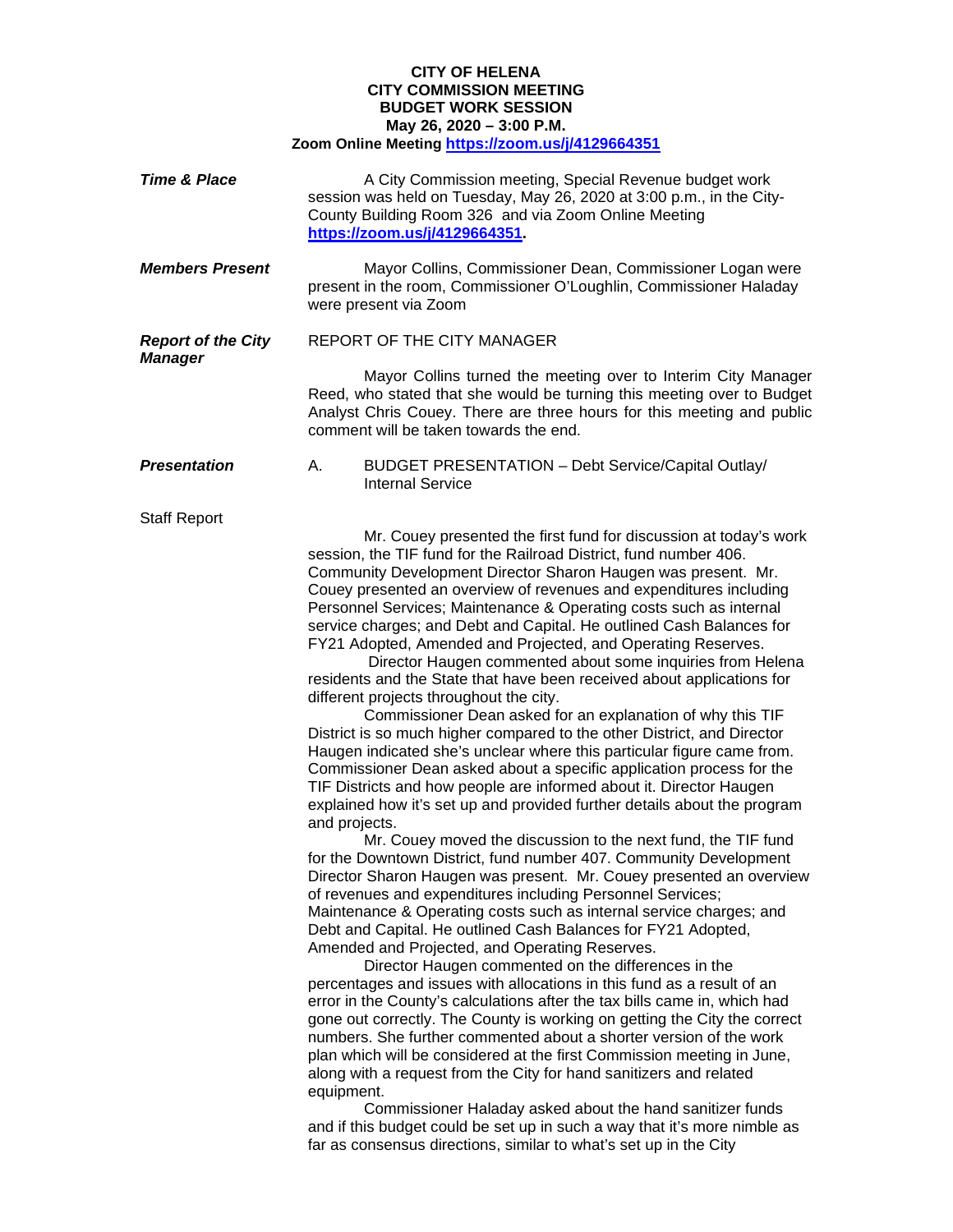Manager's budget, and so the process for things like this can move faster. Director Haugen replied that the work plan will be helpful for things like this and they may be looking at broadening that work plan in order to be more flexible. Interim City Manager Reed provided further comments about hand sanitizer and reimbursement from FEMA. Director Haugen commented on some additional projects that are coming up.

Commissioner O'Loughlin commented about the possibility of establishing a redevelopment agency since by the end of this year there will be three TIF projects requiring staff time and fund administration; this should be flagged as the Commission moves forward with possible action items as far as resources moving into the next fiscal year.

Commissioner Haladay asked if something needs to be budgeted for the establishment of a redevelopment agency as a separate entity and how that's reflected within the budget. Director Haugen noted she doesn't have the answer for how these agencies began in other Montana municipalities and is considering how that works budget-wise.

Mr. Couey moved the discussion to the Capital Improvements Fund, fund number 440. Police Chief Steve Hagen was present. Mr. Couey presented an overview of revenues and expenditures including Personnel Services; Maintenance & Operating costs such as internal service charges; and Debt and Capital. He outlined Cash Balances for FY21 Adopted, Amended and Projected, and Operating Reserves.

Commissioner Haladay asked for an explanation of what the 440 fund is, generally speaking, and what happens to money that goes into it. Mr. Couey explained the nature of this particular fund and its use for capital projects by departments that benefit from the general fund, which is where this fund's revenues originate, and also commented about happens to the money once it's in the 440 fund. Commissioner Haladay noted his recommendation on what should be done for budgeting purposes for this fiscal year.

Commissioner O'Loughlin asked about historic transfers from the General Fund into the 440 fund and differences in the amounts transferred, and if is this a specific policy decision by the Commission. Commissioner Haladay and provided background information on historical practices with regards to this fund. Commissioner O'Loughlin asked Mr. Couey about any standard procedures for transferring funds here given two possible decisions about revenues. Mr. Couey explained there's a section of City Code that addresses the Capital Improvements fund and how much from the general levy can be moved there but City Attorney Jodoin can provide clarification about that language, but the amount budgeted and transferred has tended to be \$400,000-\$500,000.

Commissioner Haladay asked about debt service and if that's being used to pay for things but not reflected in the 440 fund, rather is that being reflected elsewhere in individual budgets, or if no debt service is being used on any capital outlay. Mr. Couey explained how debt service works regarding this particular fund but didn't have an answer offhand about this specific question. Commissioner Haladay commented further regarding expenditures and capital outlays versus revenues, and using debt service for specific larger projects that can't be paid directly up front in cash; Mr. Couey expressed agreement strategy-wise and commented on the future of the fund. Interim City Manager Reed noted there's a section in the City Code that addresses Commission policies in this area.

Commissioner Logan asked where the proposed number of \$400,000-\$500,000 for the transfer came from and Mr. Couey said that's from the general fund, number 100, and showed on the presentation how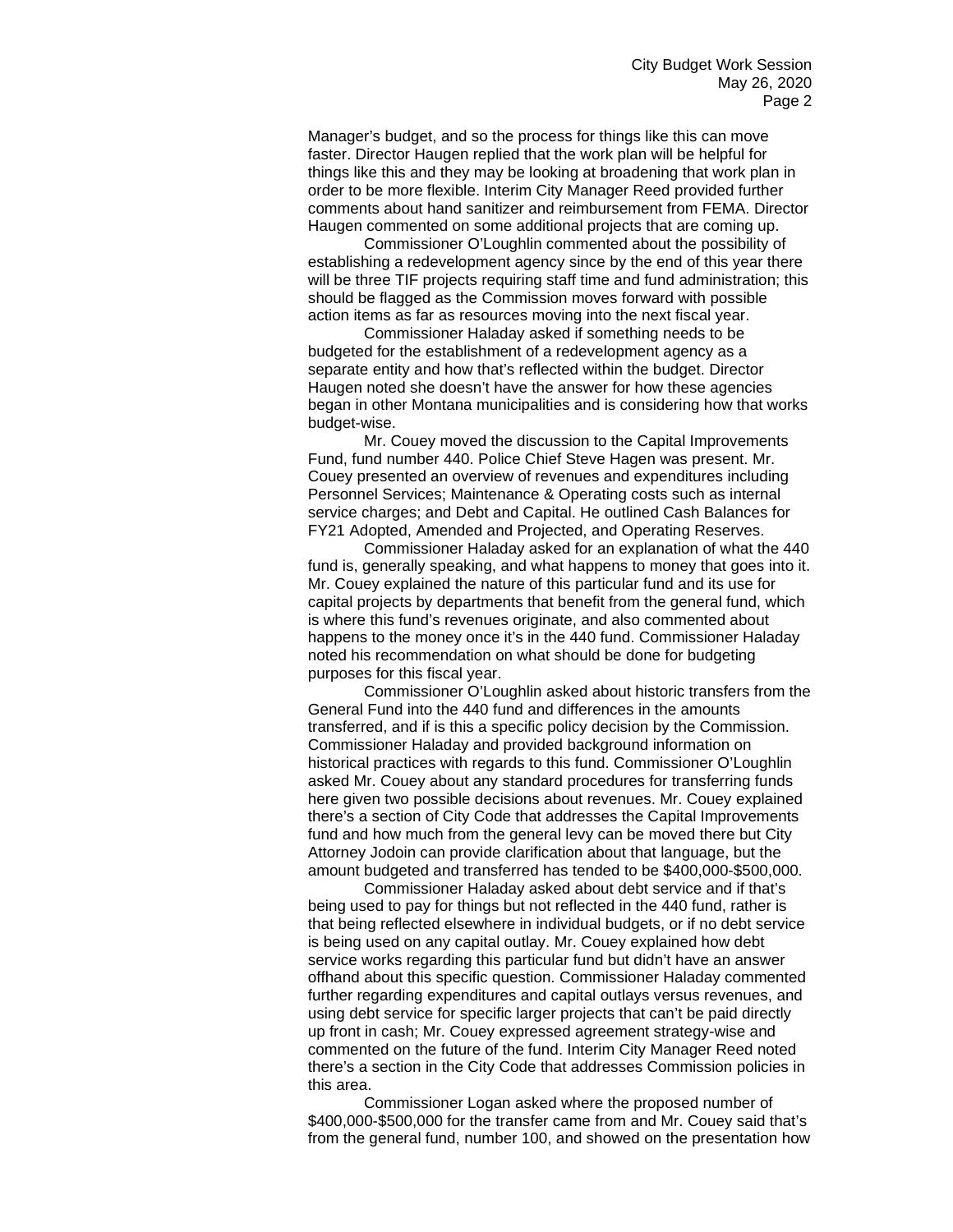this transfer affects the numbers there. Commissioner Haladay asked further about potential of the 440 fund being depleted or in the negative.

Commissioner Dean asked why no transfers into this fund were budgeted for FY20; Mr. Couey said he didn't know the reason for that and Commissioner O'Loughlin explained the background information on that. Commissioner Dean asked about the FY20 capital outlay being larger than the past two fiscal years and what projects were undertaken that resulted in that increase. Mr. Couey and Commissioner Haladay provided background information on that.

Commissioner O'Loughlin commented about revenue and expenditures and how bigger fire capital expenditures were transferred with the levy in past fiscal years. She expressed appreciation for having a bigger conversation about policy decisions in this area and what savings might look like and noted the State legislature did that with the State's budget. She asked Mr. Couey if other municipalities might be able to provide information on how they handle their transfers/savings at end of fiscal year, and Mr. Couey indicated he could reach out to other cities in the state.

Commissioner Dean asked what would constitute a healthy ending fund balance and Mr. Couey explained with this particular fund, money is ultimately coming from the general fund. The goal is to keep at least a balance of the average annual expenditures, to keep this particular fund at a healthy level. Mr. Couey commented further on transfers and the ending cash balance for next year relative to how much money is spent out of this fund.

Commissioner Haladay asked if the Commission wanted for the purposes of basically putting money into a savings account for capital purposes, pick a number and amend the budget for the transfer and noted his recommendation was \$450,000 or \$500,000. The concern is making sure this is what the Commission wants to do right now, or if the preference is to leave it as is with no contribution this year.

Commissioner Dean asked if last year's minutes reflect anywhere the decision to not make the transfer. Commissioner Haladay commented regarding balancing the budget last year and the use of different funds, and about moving around and removing different things. In order to reach the City Manager's goal of a zero dollar transfer for the year, this was part of what was eliminated for the year. If this particular fund isn't funded in this way, it will be funded by the general fund eventually. His suggestion is that the Commission do the capital outlay transfer this year.

Commissioner O'Loughlin expressed support for transferring \$500,000 from the general fund into the 440 fund for FY21 and commented that last year was simply a one-time hold on doing that transfer.

Commissioner Logan expressed a concern about not yet being done with the general fund and Mr. Couey noted a few other items still needed to be added there and those will be discussed at the next work session. Commissioner Logan had questions about the fire department levy and the Fort Harrison contract and clarification and commentary about discussion in those areas was provided; he added this is the reason for his hesitation here.

Commissioner Dean noted understanding the need for this transfer but would like to see how other policy decisions work out in areas like the Fort Harrison contract, and how those affect the general fund overall; the Commission could then make decisions accordingly.

Mr. Couey explained how the general fund would be impacted if the \$380,000 for the Fort Harrison contract was removed. Commissioner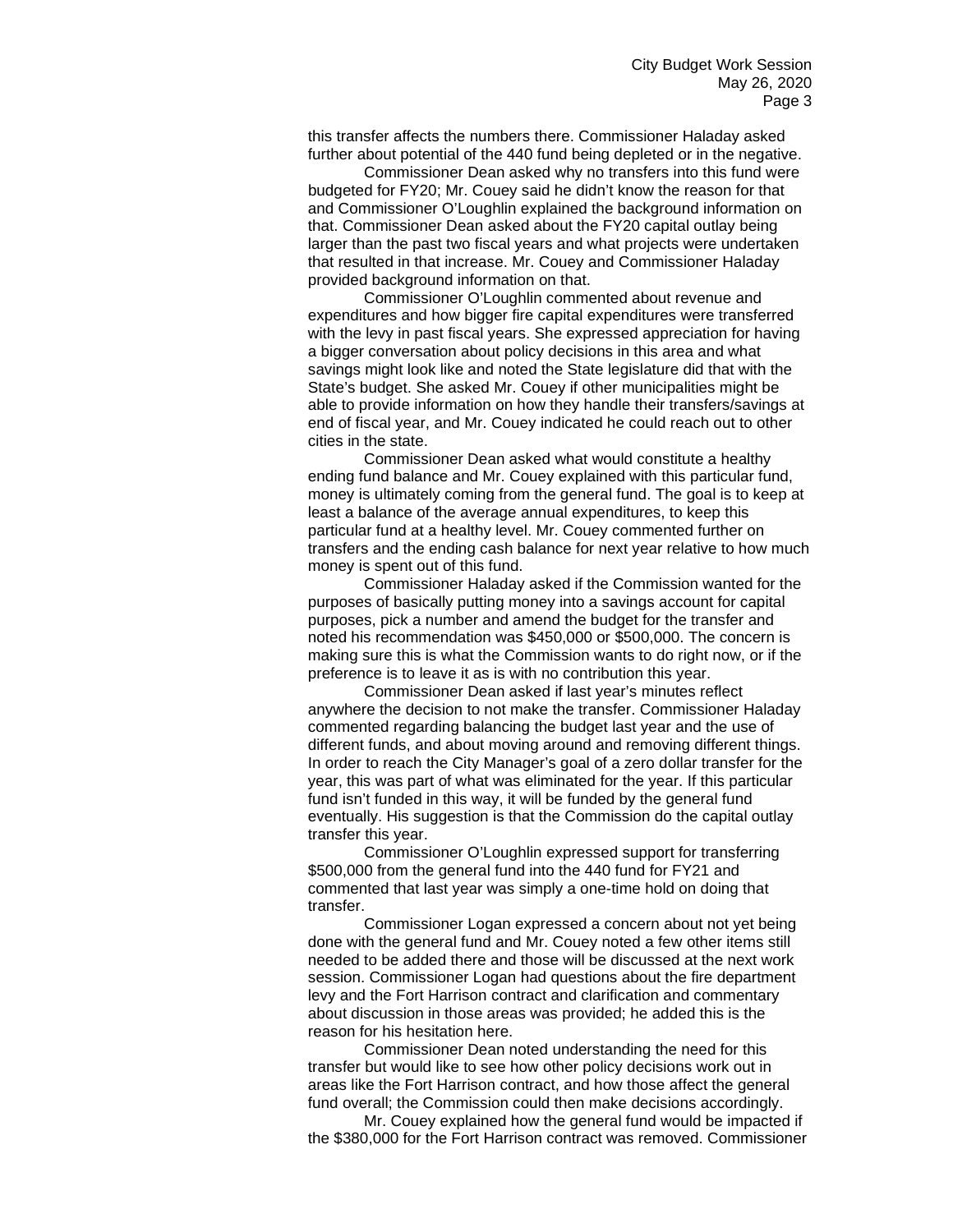O'Loughlin asked follow-up questions about the funds being used for the Fire Department in the fire levy fund and in the general fund. Mr. Couey explained how the conversation began under former City Manager Cortez and provided further clarification on the different funds for the Fire Department. Currently all this money is going into the general fund unless the Commission decides otherwise. Commissioner O'Loughlin commented on the amount of funds the Fire Department receives beyond that \$380,000 contract and how that doesn't prevent prioritizing the 440 fund and general fund needs.

Interim City Manager Reed and Mayor Collins commented. Commissioner Haladay commented on the decision made last year to back off this particular fund amid criticism of moving that money and not putting it into the 440 fund last year and how decisions would need to be made by future City Commissions if the decision is made to hold off on it again this year since it will have to be paid out of the general fund eventually. Commissioner Logan clarified he's not saying the transfer shouldn't be done but there's discussion about the general fund that hasn't been completed yet; Commissioner Haladay further commented about accounting decisions that need to be made by the Commission. Commissioner Logan asked if that decision could be made after further general fund conversations are held later this week. Mayor Collins asked for input from Commissioner Dean and she noted it's still unclear why this wasn't planned for FY21; she indicated a full understanding of the whole picture is necessary before large financial decisions are made as to the transfer. Mr. Couey asked if it would be helpful to go through a list of items on the agenda in FY21 for purchase and re-visit the contribution after that. Commissioner Haladay added it doesn't really matter as to the dollar amount right now and what's going to be bought this year since it will be something for a future Commission to deal with.

Interim City Manager Reed recommended that this be added to a list to revisit again at some point before the final budget session, given there is 1 hour 15 minutes left in today's work session. The Commission was asked for any further questions or comments on the police fund. Commissioner O'Loughlin asked if Chief Hagen could provide an overview what HPD needs this year and why it's important, since if the Commission opts to not transfer into this fund, expenditures may need to be reduced. Chief Hagen explained and provided an overview and background information as requested; Mayor Collins asked a follow-up question regarding vehicle replacement.

Mr. Couey moved the discussion to the Parks and Recreation section of fund number 440. Director Kristi Ponozzo was present and provided additional commentary and background information on projects and expenditures, along with Transportation Systems Director David Knoepke. Commissioner Dean asked for information about some of the projects. Commissioner O'Loughlin asked Director Ponozzo about FY20's budget and some specific line items there and if the 440 fund was used for certain projects or if it was private funding; Director Ponozzo provided further comments about grant funding and Mr. Couey added comments about the lack of detail shown for FY20 for this particular fund. Commissioner Haladay inquired about the Custer Ave. trail re-pavement project and Director Ponozzo provided an update. Parks Superintendent Craig Marr joined the meeting via Zoom and added comments about this project and funding for other line items. Commissioner Dean asked some follow-up questions about the Benton Ave. project and the timing of all of these things and Director Knoepke explained the timing would be coordinated for late summer/early fall 2020.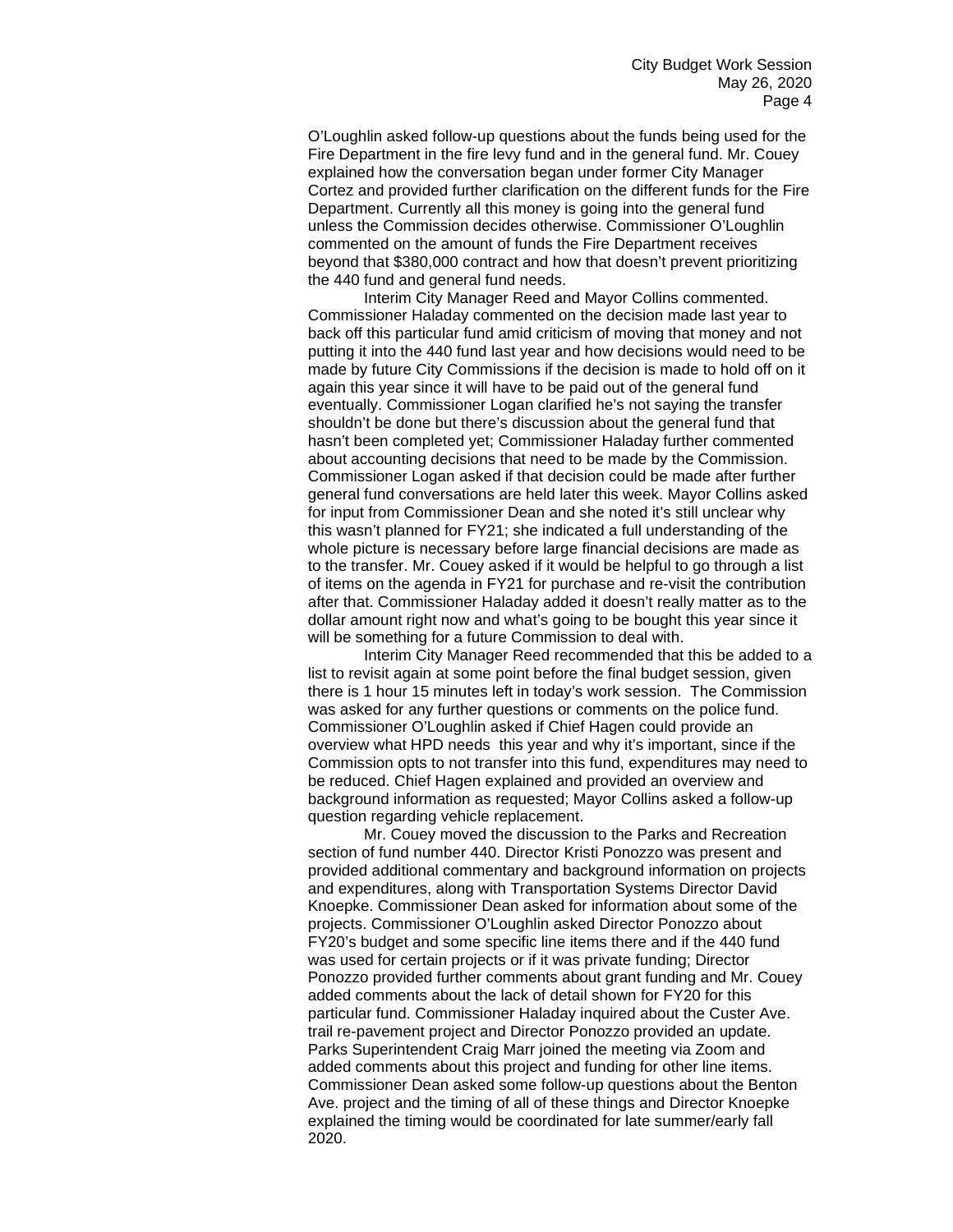Mr. Couey moved the discussion to the Law and Justice Center contribution of \$100,000 of fund number 440. Community Facilities Superintendent Troy Sampson was present and Judge Anne Peterson was present via Zoom. Mr. Couey explained the history of this particular area of this fund originating under former City Manager Cortez since at that time there were a lot of unknowns related to the court remodel and operational costs. The County hasn't said if they'll make any contribution.

Commissioner Haladay commented about tenant/landlord costs and improvements and debt and this specific \$100,000 contribution and if it could be pulled back given how this building is being shared with the County. Commissioner Dean asked about the specific dollar amounts and where they came from; it was explained this comes from the general fund and how things are and aren't earmarked for tenant costs and projects, for the court and for the City specifically. Commissioner Haladay commented if this \$100,000 was to be used specifically for City costs it should be pulled back and earmarked specifically for capital projects as an increase to this budget rather than just handing over this money for general costs. Mayor Collins noted his thoughts on going ahead with the transfer and Interim City Manager Reed also commented. Mr. Sampson commented on the need of the Law & Justice building for repairs, and the budget for that.

Commissioner Logan asked about the \$100,000 transfer and if the County has any expectations for those funds. Mr. Couey explained at this time the County is just in on a rent basis and concurred with Commissioner Haladay that if \$90,000 is going to be allocated just to the court, it should be a straight transfer from the general fund rather than going into the 440 fund. Commissioner Haladay further elaborated on his earlier comments as to the 50/50 partnership with the County and clarified his concerns as to how much these expenditures ultimately cost Helena residents. Commissioner Dean asked about any conversation that'd happened yet with the County and Mr. Couey said there hadn't been any but could follow up with the County about their thoughts on any additional contribution on their end. Mayor Collins and Commissioner Haladay further discussed for additional clarification regarding the \$90,000 and \$100,000. Commissioner Dean noted her priority is that the Court is completed; she asked about next year without any contributions from the City or the County in the event of a facility emergency. Mayor Collins explained that'd be a landlord issue and both City and County would have to work together to fix it. Mr. Sampson explained as far as timeline he'd have to get a best guess from the contractor. Commissioner Dean said this should be a conversation between the City and County for this next fiscal year for any worst case/best case scenarios if nothing is done. Mr. Couey noted in a worst case situation like needing to replace the whole roof if it's a bad winter, the Law & Justice Center fund would need to increase its loan or add a second one to get it fixed, and the City/County would need to deal with an increase in rent the next fiscal year to absorb that debt. Commissioner Haladay commented about possibly setting aside some money from the general fund as a contingency for the roof.

Commissioner O'Loughlin asked Mr. Couey and Interim City Manager Reed if the Law & Justice Center will be discussed at Thursday's general work session. Mr. Couey replied it is on the agenda at this point, and Commissioner O'Loughlin noted she'll save questions and comments about it until then; she wants to see landlord/tenant costs broken out and to see what the County is contributing, and then financing can be discussed. Mayor Collins expressed agreement with Commissioner Haladay about re-allocating the transfer specifically for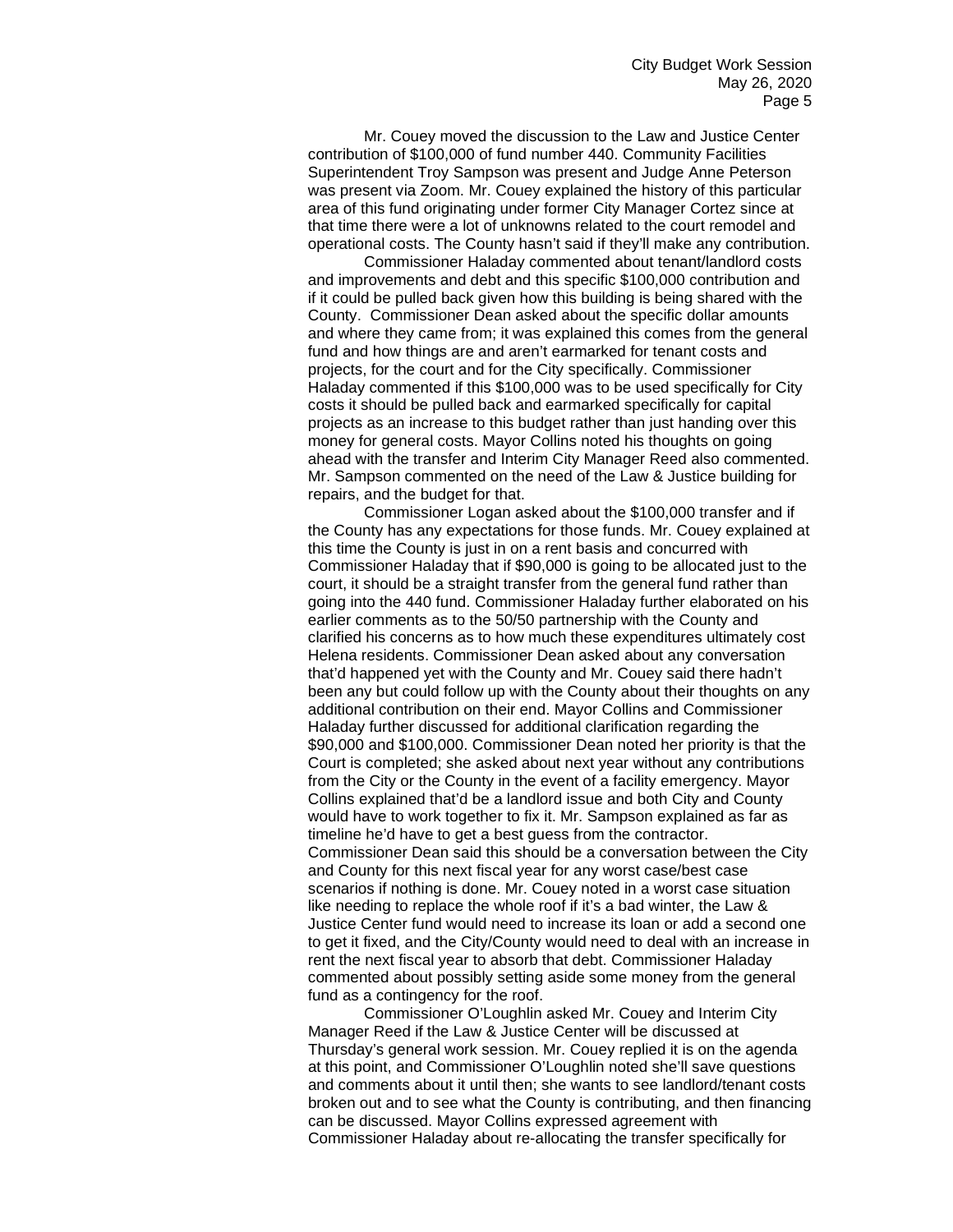the Municipal Court instead of the Law & Justice Center generally. Discussion followed regarding any contingency fund being set up and if it should be transferred from the 440 fund or the general fund, or if the \$90,000 or \$100,000 should be specifically re-named for the Court rather than Law & Justice Center.

Mr. Couey moved the discussion to the Energy/Sustainability Project section of fund number 440. Sustainability Coordinator Patrick Judge attended via phone. Mr. Couey provided background information about this particular project and its history since the resolution was passed in February; it hasn't been finalized yet what these funds are for specifically so the question is if the Commission is ok with this number coming out of the general fund capital.

Commissioner Haladay asked Mr. Judge for his thoughts on these funds and what they'd be used for. Mr. Judge provided further comments on the background and history of these funds and explained how he's been working with various people to determine the best location and design for this 50 kilowatt energy project.

Commissioner Dean expressed excitement about this project and is looking forward to future updates and Mayor Collins agreed. Commissioner O'Loughlin added one concern that this isn't a necessary capital expenditure, depending on how the discussion goes on whether to transfer money from the general fund into this fund; if no transfer will happen, the decision will need to be made on if this project is a needed expense.

Mr. Couey moved the discussion to the last item of this fund, the Finance section of fund number 440. He provided comments and background information on the technology upgrade and implementation of accounting software systems. Interim City Manager Reed asked if it was AS400 that's no longer serviced and Mr. Couey confirmed that particular program is no longer supported by Central Square; problems are now fixed in-house by IT. Commissioner Haladay commented this is a good expenditure given the headaches the outdated system has caused. Commissioner Dean asked for elaboration on how this will let the Finance Department and the City to better serve Helena residents and Mr. Couey provided commentary and explanation.

Mr. Couey moved the discussion to the next fund, Parks Improvement, fund number 441. Parks, Recreation and Open Lands Director Ponozzo was present. Mr. Couey presented an overview of revenues and expenditures including Personnel Services; Maintenance & Operating costs such as internal service charges; and Debt and Capital. He outlined Cash Balances for FY21 Adopted, Amended and Projected, and Operating Reserves. No comments or questions were received from the Commission.

Mr. Couey moved the discussion to the next fund, Lighting Districts, fund number 29. City Controller Liz Hirst was present by phone. Mr. Couey presented an overview of revenues and expenditures including Personnel Services; Maintenance & Operating costs such as internal service charges; and Debt and Capital. He outlined Cash Balances for FY21 Adopted, Amended and Projected, and Operating Reserves.

Commissioner O'Loughlin asked about any policy reason for the high fund balance and Ms. Hirst provided an explanation and comments regarding all the light districts having to have their own cash balances. Mr. Couey and Commissioner Haladay provided further comments and context for this roll-up fund and Northwestern Energy. Commissioner Dean asked if the balance would decrease after LED lights are installed.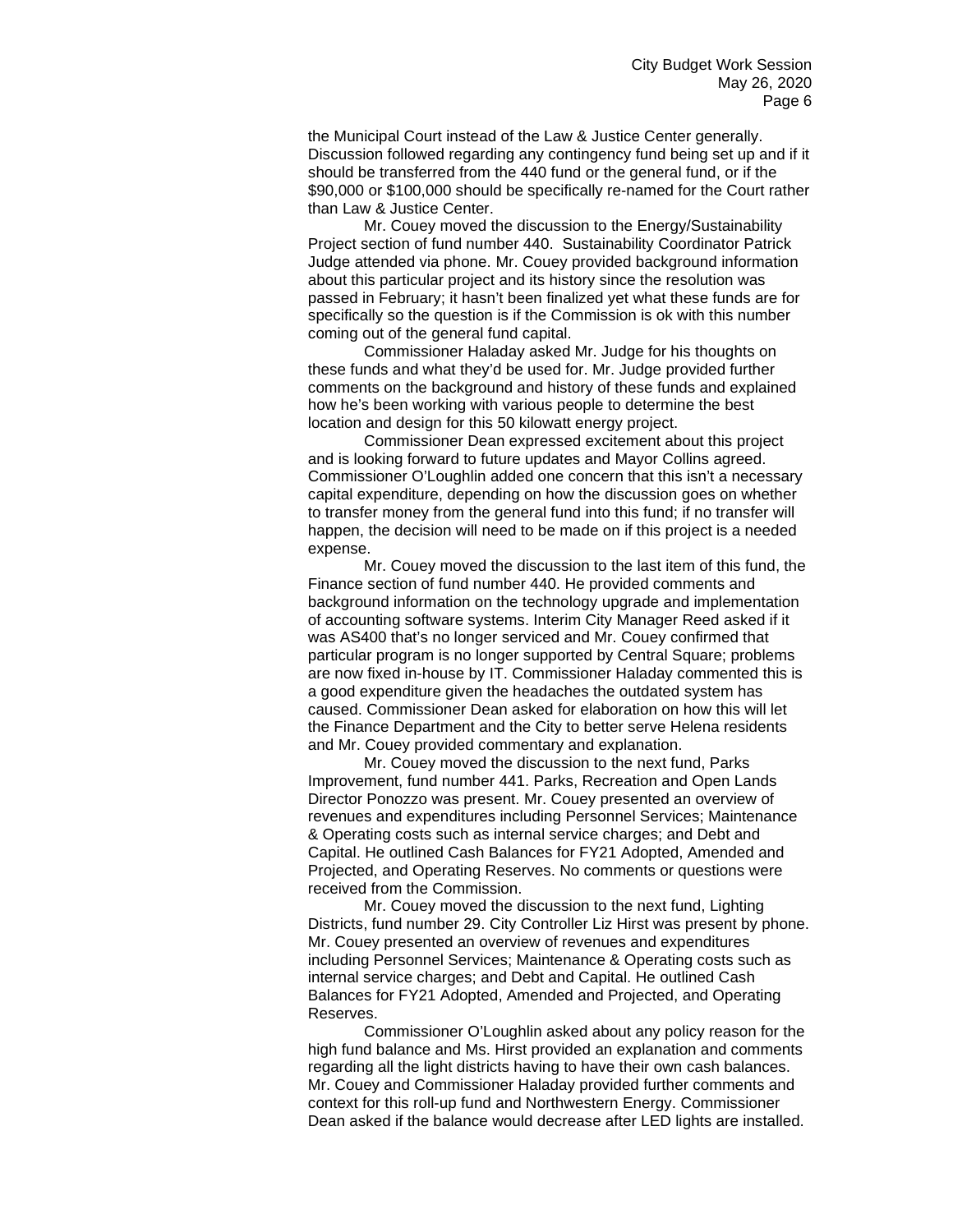Mr. Couey moved the discussion to the next fund, the 2017 General Operations Bond, fund number 308. Mr. Couey presented an overview of revenues and expenditures including Personnel Services; Maintenance & Operating costs such as internal service charges; and Debt and Capital. He outlined Cash Balances for FY21 Adopted, Amended and Projected, and Operating Reserves. This is just a debt service where money goes to payments on those bonds. No questions or comments were received from the Commission.

Mr. Couey moved the discussion to the next fund, the 2009 General Operations Refunding Bonds, fund number 310. This fund is now obsolete but it was left in the budget presentation for the history it shows. Eventually it will pay itself out. The next fund is number 340, the SID Revolving fund. Mr. Couey presented an overview of revenues and expenditures including Personnel Services; Maintenance & Operating costs such as internal service charges; and Debt and Capital. He outlined Cash Balances for FY21 Adopted, Amended and Projected, and Operating Reserves. Ms. Hirst provided more background information. No questions or comments were received from the Commission.

Mr. Couey moved the discussion to the Copier Revolving fund, number 643. Mr. Couey presented an overview of revenues and expenditures including Personnel Services; Maintenance & Operating costs such as internal service charges; and Debt and Capital. He outlined Cash Balances for FY21 Adopted, Amended and Projected, and Operating Reserves. No comments or questions were received from the Commission.

Mr. Couey moved the discussion to the Property & Liability Insurance fund, number 653. Mr. Couey presented an overview of revenues and expenditures including Personnel Services; Maintenance & Operating costs such as internal service charges; and Debt and Capital. He outlined Cash Balances for FY21 Adopted, Amended and Projected, and Operating Reserves. No comments or questions were received from the Commission.

Mr. Couey moved the discussion to the Health & Safety Program fund, number 650. Mr. Couey presented an overview of revenues and expenditures including Personnel Services; Maintenance & Operating costs such as internal service charges; and Debt and Capital. He outlined Cash Balances for FY21 Adopted, Amended and Projected, and Operating Reserves. No comments or questions were received from the Commission.

Mr. Couey moved the discussion to the Dental Program fund, number 651. Mr. Couey presented an overview of revenues and expenditures including Personnel Services; Maintenance & Operating costs such as internal service charges; and Debt and Capital. He outlined Cash Balances for FY21 Adopted, Amended and Projected, and Operating Reserves. No comments or questions were received from the Commission.

Mr. Couey moved the discussion to the Vision Program fund, number 652. Mr. Couey presented an overview of revenues and expenditures including Personnel Services; Maintenance & Operating costs such as internal service charges; and Debt and Capital. He outlined Cash Balances for FY21 Adopted, Amended and Projected, and Operating Reserves. No comments or questions were received from the Commission.

Mr. Couey introduced one of last two funds for discussion, Sidewalk Improvements/Construction, fund number 450, which Director Knoepke was present for as well as Ms. Hirst. Mr. Couey presented an overview of revenues and expenditures including Personnel Services;